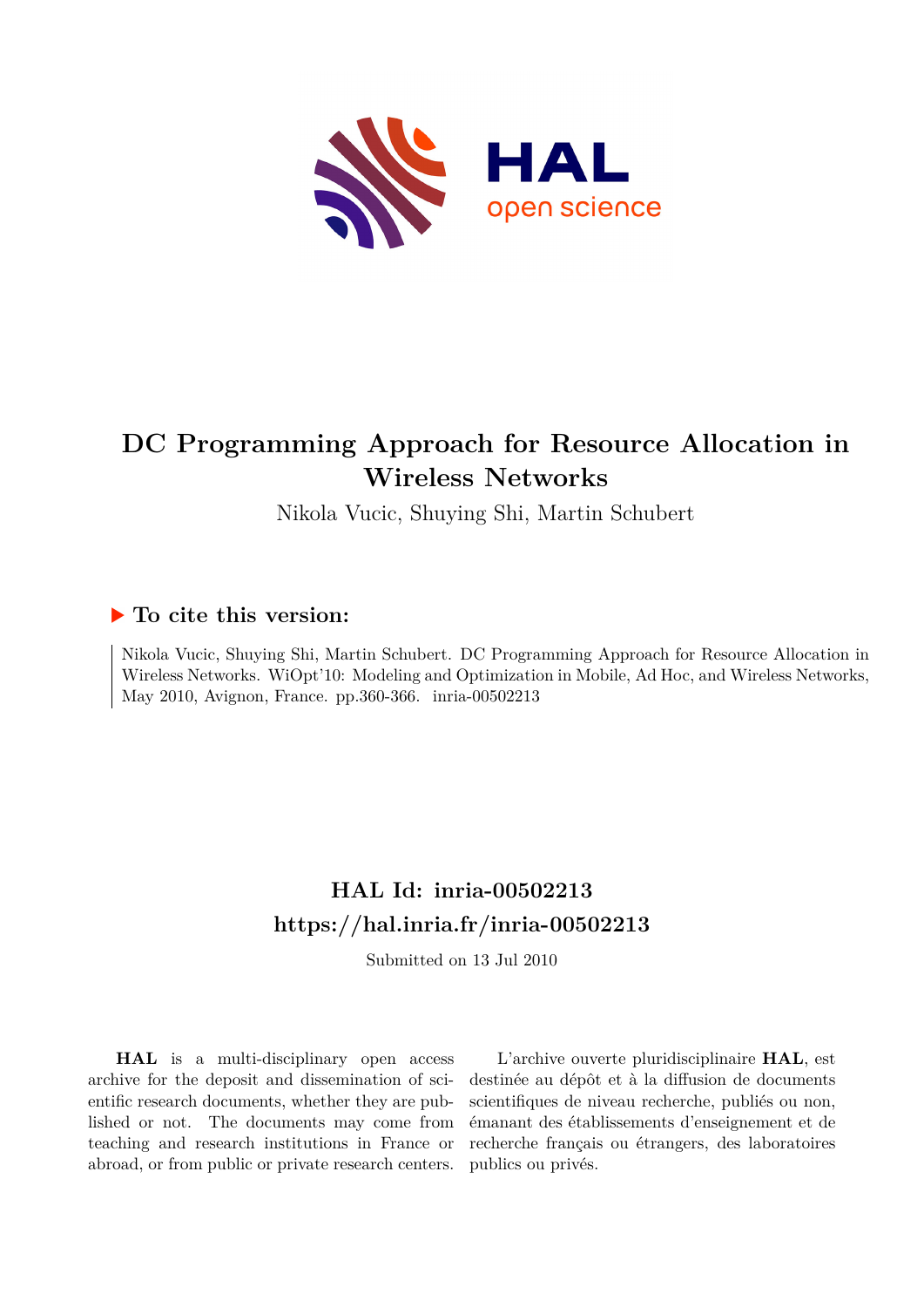# DC Programming Approach for Resource Allocation in Wireless Networks

Nikola Vucic<sup>1</sup>, Shuying Shi<sup>2</sup>, and Martin Schubert<sup>1</sup> <sup>1</sup>Fraunhofer German-Sino Lab for Mobile Communications MCI Einsteinufer 37, 10587 Berlin, Germany

{nikola.vucic,martin.schubert}@hhi.fraunhofer.de <sup>2</sup>Department of Electrical Engineering (ISY), Linköping University

SE-581 83, Linköping, Sweden

shuyingshi@isy.liu.se

*Abstract*—We consider the problem of sum rate maximization with joint resource allocation and interference mitigation by multiantenna processing in wireless networks. The denominators in the users' signal-to-interference-plus-noise expressions are assumed to be representable in the form of matrix-based, concave interference functions. It is shown that the problem of interest for this system model can be readily rewritten as a minimization of a difference of convex functions. Based on this representation, an iterative algorithm with guaranteed convergence is employed to calculate possibly suboptimal solutions of the main problem, which is known to be NP-hard. The proposed technique enables achieving a large portion of the globally optimal sum rate. It is also very efficient and rather general in terms of allowing interesting extensions, compared with the related results from the literature.

*Index Terms*—DC programming, interference mitigation, multiantenna systems, resource management, power control.

#### I. INTRODUCTION

A trend in wireless communications is towards smaller cell sizes (e.g., pico/femto cells) and higher data rates. This raises the question of how to deal with potential interference between users and cells. Interference is recognized as a key issue in current standardization activities (e.g., 3GPP LTE-Advanced [1]). Promising techniques for dealing with this problem are multiantenna processing and dynamic resource allocation.

However, both techniques are highly interdependent, so a joint optimization strategy is required in order to fully exploit the available resources. This turns out to be difficult, because of the many degrees of freedom involved. Some special cases are well understood, like the multiple access, multipleinput, multiple-output channel (MIMO-MAC) with successive interference cancellation, and the corresponding broadcast channel (BC) [2]. But there are many other practically relevant cases, which still remain open. Some of the examples are dynamic resource allocation with linear MIMO processing [3], [4], [5], [6], robust transmission [7], or multi-cellular transmission (interference channel) [8]. All these problems are still considered as intricate.

This work has been performed in the framework of the research project OPTIFEMTO, which is funded by the German Federal Ministry of Economics and Technology (BMWi), and in the framework of the European research project SAPHYRE, which is partly funded by the European Union under its FP7 ICT Objective 1.1 - The Network of the Future.

In this paper, we present a unifying optimization framework, which contains some of the previously mentioned, involved problems as special cases. The key idea is based on using the standard mapping of signal-to-interference-plus-noise ratios (SINRs) to rates, with the SINRs having the form

$$
\text{SINR}_l(\boldsymbol{p}) = \frac{p_l}{Y_l(\boldsymbol{p})}, \quad \boldsymbol{p} = [p_1, \dots, p_L]^T \tag{1}
$$

where  $l = 1, \dots, L$  is the link index,  $p_l$  is the power for link l, and  $Y_l(p)$  is a concave, axiomatic interference function [9], [10] (a detailed explanation of the system model is provided in Section II). The concavity of the interference functions will enable us to include adaptive strategies such as beamforming in our framework. In this way, if the channel knowledge is provided, the interference can be additionally reduced.

#### *A. Previous Work and Contributions*

The problem of sum rate maximization has already been studied for linear interference functions in (1). Even for this model, which is simpler compared with our scenario, the problem turns out to be NP-hard [11]. Note that the assumed model with concave interference functions also includes the case of precoder optimization for the broadcast channel. By exploiting the MAC/BC duality [12], [13], the precoder design can be represented as an equivalent problem involving "virtual" receive beamformers, for which the SINRs are of the form (1). Suboptimal algorithms for this problem were proposed in [5], [6].

Since the problem of interest is rather involved, the aim of this paper is an algorithmic strategy offering a good performance/complexity tradeoff. Our contributions can be briefly summarized as follows:

- For the SINR model (1), we exploit the fact that the sum rate maximization problem is a difference of convex functions (DC) problem. This decomposition is, of course, a very general one. However, we show that in the studied problem it is derived with no additional computational cost, which is normally not the case.
- The considered decomposition enables the application of certain results from the DC programming theory. Combined with the theory of interference functions, we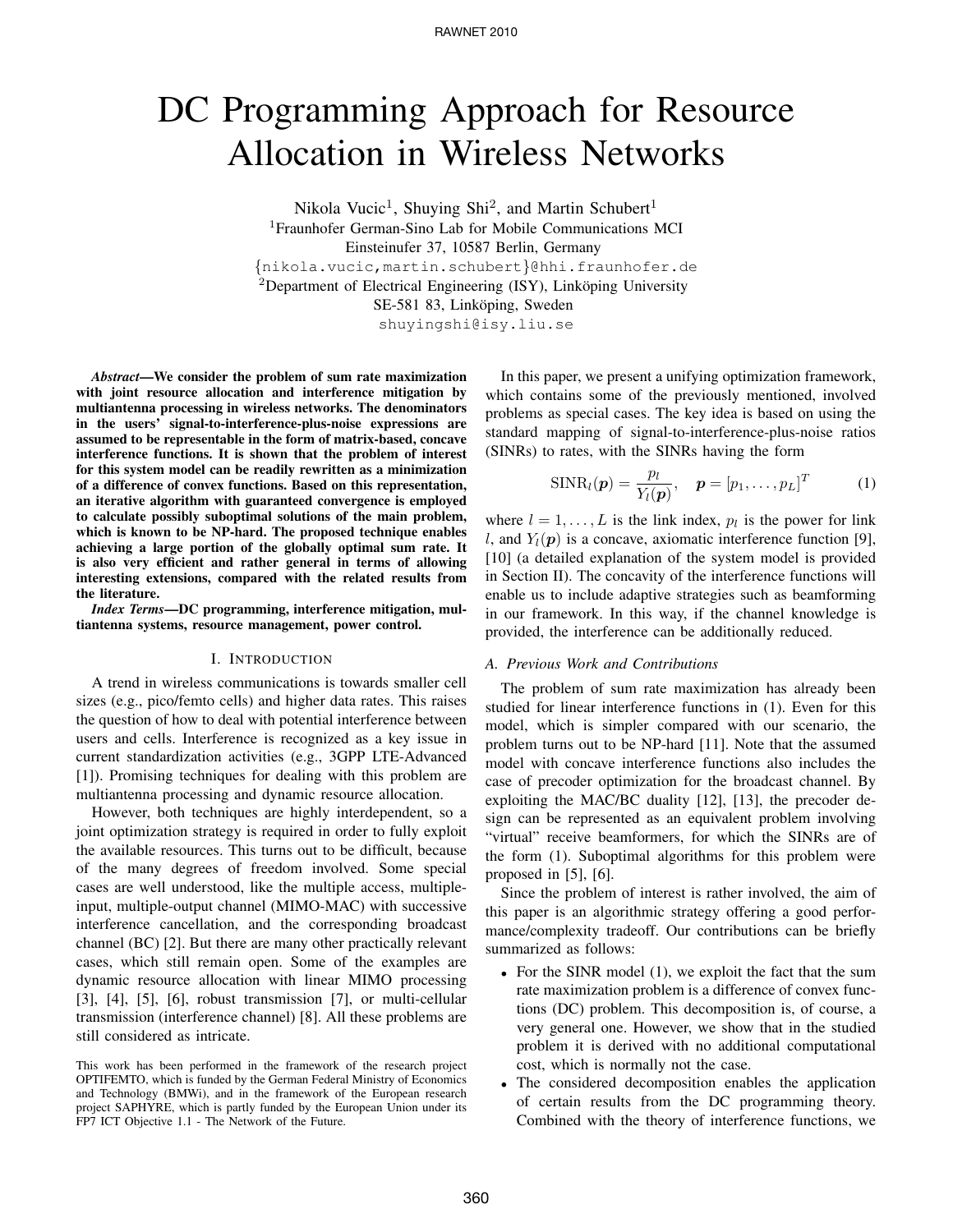utilize an iterative algorithm based on the linearization of the "non-convex part" of the objective function.

- It is shown how all necessary ingredients (subgradients/gradients, convex majorants, etc.) for the algorithm mentioned above can be obtained. This is done by efficiently exploiting the special structure which interference functions at hand possess.
- We prove that in the case of differentiable interference functions, the employed iterative algorithm always returns a stationary point.
- The computational efficiency of the proposed method is demonstrated by numerical simulations and comparisons with the related approaches from the literature. For this purpose, two problems are studied in more detail: (a) precoder optimization for the flat-fading, single-cell, downlink, multiple-input, single-output (MISO) system; (b) dynamic resource allocation in an orthogonal-frequencydivision-multiplex (OFDM) based, multicellular, uplink, single-input, multiple-output (SIMO) system.

Finally, we remark that the framework of interference functions is very powerful not only in the sense that it includes many concrete application scenarios, but also in the sense that it enables a better mathematical analysis of the problems. It will be shown in the sequel that due to the structural model of the interference function, the joint optimization of powers and adaptive receive strategies ends up with the optimization solely with respect to powers. This facilitates the DC decomposition of the problems considered in this paper.

## *B. Notation*

The following notation is used in the rest of the paper. Small and large bold fonts denote vectors and matrices, respectively. The dimensions, if not explicitely stated, will be clear from the context. Inequalities between vectors are component-wise inequalities.  $\|(\cdot)\|_1$  and  $\|(\cdot)\|_2$  are the  $l_1$  and  $l_2$  (Euclidean) vector norms, respectively [14]. The transpose and the conjugate (Hermitian) transpose operations are denoted by  $(\cdot)^T$  and  $(\cdot)^H$ , respectively. The set of subgradients of  $f(x)$  at a point x is denoted by  $\partial f(x)$ . For a differentiable  $f(x)$ ,  $\nabla f(x)$  is the gradient at  $x$ .

## II. SYSTEM MODEL AND PROBLEM STATEMENT

Consider a system where K users from the set  $K =$  $\{1, 2, \ldots, K\}$  can possibly transmit over N resources  $\mathcal{N} =$  $\{1, 2, \ldots, N\}$ . Typical resources are frequency carriers, time slots, or spatial beams. Orthogonality is not required, so mutual interference can occur. We will assume that the resources can be accessed freely. In other words, each user can use multiple resources simultaneously, and each resource can be shared by multiple users.

Let  $P_{k,n} \geq 0$  be the transmission power of user k on resource *n*. The case  $P_{k,n} = 0$  corresponds to an unused (inactive) resource. By denoting with the link index  $l$  the user-resource pair  $(k, n)$ , all powers  $P_{k,n}$ ,  $k = 1, \ldots, K$ ,  $n = 1, \ldots, N$ , are stacked into the power link vector p, defined in (1). The dimension of p is  $L = KN$ . We further assume that  $p$  is from a compact, convex set  $P$ , which also means that the power is finite.

In this paper, we will focus on a common strategy of maximizing the weighted sum rate

$$
R = \max_{\mathbf{p} \in \mathcal{P}} \sum_{l=1}^{L} \alpha_l \log \left( 1 + \text{SINR}_l(\mathbf{p}) \right)
$$
  
= 
$$
\max_{\mathbf{p} \in \mathcal{P}} \sum_{l=1}^{L} \alpha_l \log \left( 1 + \frac{p_l}{Y_l(\mathbf{p})} \right)
$$
 (2)

where the vector  $\alpha = [\alpha_1, \dots, \alpha_L]^T \geq 0$  contains the corresponding link weighting factors. Note that in the general case, the optimum of (2) does not have to be equal to the sum capacity of the system (e.g., in the case of linear processing).

We explain now the interference modeling in (1). It is assumed that the interference functions  $Y_l(\boldsymbol{p}), l = 1, \ldots, L$ , in (1) satisfy the axioms of positivity, monotonicity, and scalability [9]. Additionally, it will be supposed that these functions are matrix-based concave:

$$
Y_l(\boldsymbol{p}) = \min_{z_l \in \mathcal{Z}_l} \left( \boldsymbol{p}^T \boldsymbol{v}_l(z_l) + n_l(z_l) \right), \quad l = 1, \ldots, L \quad (3)
$$

where  $z = (z_1, \ldots, z_L)$  contains the receive strategies for the L links, chosen from compact sets  $\mathcal{Z}_1, \ldots, \mathcal{Z}_L$ , respectively [15]. In order to model the coupling between the nonorthogonal links in a compact manner, we define the coupling matrix  $\Psi(z)$  as

$$
\mathbf{\Psi}(z) = \left[ \begin{array}{ccc} \mathbf{v}_1(z_1) & \cdots & \mathbf{v}_L(z_L) \end{array} \right]^T. \tag{4}
$$

It can be seen that decoupled receive strategies w.r.t. the link index *l* are implicitly assumed. In other words, the *lth* row of  $\Psi(z)$  depends only on  $z_l$ . These receive strategies can represent not only beamforming, which is our main concern, but also base station selection, shaping constraints, etc. The vector  $n(z) \triangleq [n_1(z_1), \ldots, n_L(z_L)]^T$  is associated with the effective noise powers, which are also influenced by the chosen receive strategies. Notice that the concavity of  $Y_l(\mathbf{p})$  in (3) follows from the fact that  $Y_l(p)$  is a pointwise minimum of affine functions [16].

As an example, one can consider the case of receive beamforming with  $L$  single-antenna transmitters, where the interference functions in (1) are readily given in the form (3)

$$
Y_l(\boldsymbol{p}) = \min_{\|\boldsymbol{u}_l\|_2 = 1} \frac{\sum_{j=1, j\neq l}^L p_j \boldsymbol{u}_l^H \boldsymbol{R}_j^l \boldsymbol{u}_l + \sigma_l^2 \|\boldsymbol{u}_l\|_2^2}{\boldsymbol{u}_l^H \boldsymbol{R}_l^l \boldsymbol{u}_l}
$$
(5)

for  $l = 1, \ldots, L$ . In (5),  $u_l$  is the beamformer of link l, and  $\boldsymbol{R}_{j}^{l}=\boldsymbol{h}_{j}^{l}\boldsymbol{h}_{j}^{l}$  $H'$ , with  $h_j^l$  being the vector channel between the transmitter on link  $j$  and the (multiantenna) receiver on link  $l$ . The noise variances of all receive antennas on link  $l$  are assumed to have the same value  $\sigma_l^2$ , w.l.o.g.

Clearly, for fixed receive strategies, the interference functions (3) are linear. Since the main problem of interest (2) is NP-hard for linear interference functions [11], we conclude that the matrix-based concave case, studied in this paper, is NP-hard, as well. For this reason, suboptimal solutions are of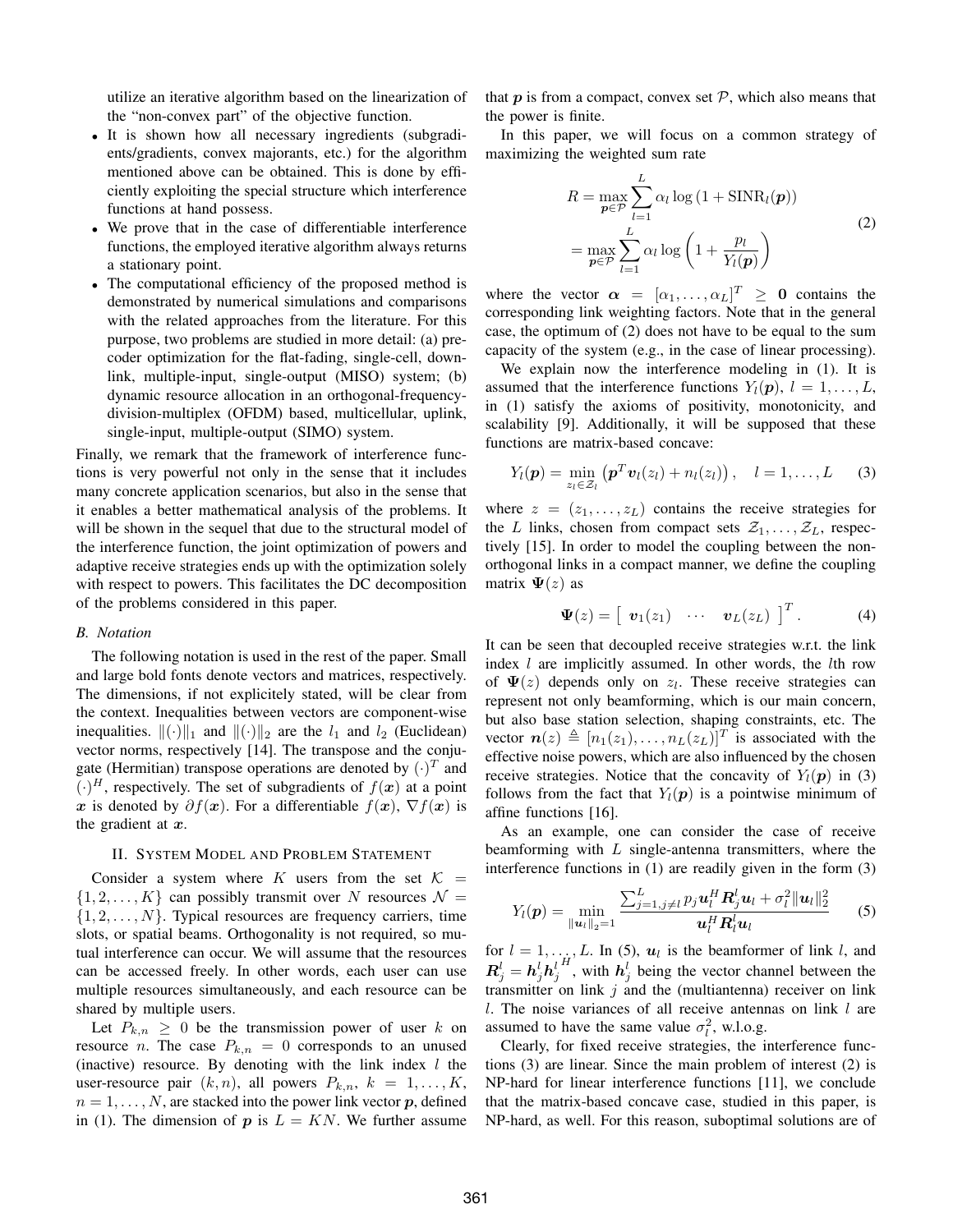interest. In the sequel, we will derive one such solution using the DC programming theory.

# III. DC PROGRAMMING PROBLEMS

DC programming problems in global (non-convex) optimization have attracted a lot of attention in recent years. It is an exceptionally large group of optimization problems, which admits efficient numerical methods that can often approach local or even global optima [17], [18], [19], [20]. Motivated by the special structure of the formulated problem of interest (2) regarding the power domain and the interference functions, the following definition for a DC programming problem is adopted in this paper:

$$
\min_{\boldsymbol{x}\in\mathcal{X}}\,h(\boldsymbol{x})\triangleq f(\boldsymbol{x})-g(\boldsymbol{x})\tag{6}
$$

where  $f(\boldsymbol{x}) : \mathbb{R}^L \to \mathbb{R}$  and  $g(\boldsymbol{x}) : \mathbb{R}^L \to \mathbb{R}$  are continuous, convex functions on a compact, convex set  $\mathcal{X} \in \mathbb{R}^L$ . Notice that we start the analysis with no assumption regarding the differentiability of  $f(x)$  and  $q(x)$ .

The problem (6) is not convex in general. However, Algorithm 1 can be applied to solve this problem suboptimally.

| Algorithm 1 Iterative, suboptimal solution for DC problems. |  |  |  |  |
|-------------------------------------------------------------|--|--|--|--|
|                                                             |  |  |  |  |

- 1: Initialize  $x^{(0)}$ , set  $n = 0$  (iteration number).
- 2: repeat
- 3: Define an auxiliary function  $\hat{h}^{(n)}(x)$  as

$$
\hat{h}^{(n)}(\bm{x}) \triangleq f(\bm{x}) - g(\bm{x}^{(n)}) - \bm{y}_{\bm{x}^{(n)}}^T(\bm{x} - \bm{x}^{(n)}) \quad (7)
$$

where  $y^T_{x^{(n)}} \in \partial g(x^{(n)})$ .

4: Solve the optimization problem

$$
\boldsymbol{x}^{(n+1)} = \arg\min_{\boldsymbol{x}\in\mathcal{X}} \hat{h}^{(n)}(\boldsymbol{x}).\tag{8}
$$

5:  $n \leftarrow n + 1$ . 6: **until** the sequence  $\{h(\boldsymbol{x}^{(n)})\}$  converges.

The algorithm relies on the fact that the term  $-g(x)$  in the objective function of (6) is replaced by its convex majorant  $-g(\boldsymbol{x}^{(n)}) - \boldsymbol{y}_{\boldsymbol{x}^{(n)}}^T(\boldsymbol{x}-\boldsymbol{x}^{(n)})$  in (7).<sup>1</sup> Since  $f(\boldsymbol{x})$  and the domain  $X$  are convex, (8) is a convex optimization problem, and it can be solved using algorithms from convex optimization theory [21], [22], [16].

The convergence of the algorithm can be easily proved. At the *n*th iteration step, both functions  $\hat{h}^{(n)}(x)$ , given by (7), and  $h(x)$  have the same value at  $x^{(n)}$ . Therefore, one concludes that

$$
h(\boldsymbol{x}^{(n)}) = \hat{h}^{(n)}(\boldsymbol{x}^{(n)}) \ge \hat{h}^{(n)}(\boldsymbol{x}^{(n+1)}) \ge h(\boldsymbol{x}^{(n+1)}).
$$
 (9)

The first inequality in (9) is the consequence of  $x^{(n+1)}$  being the optimal point of the problem (8), and the second follows from  $\hat{h}^{(n)}(x) \ge h(x)$ ,  $\forall x$ . Therefore, the sequence  $\{h(x^{(n)})\}$ monotonically decreases as  $n$  increases. The compactness and continuity assumptions on the problem domain and the objective function, respectively, confirm the claimed convergence. An illustration of the iterative procedure described by Algorithm 1 is given for a one-dimensional problem in Fig. 1.

We analyze now the problem (6) under an additional assumption that  $f(x)$  and  $g(x)$  are (continuously) differentiable. In this case, it can be shown that Algorithm 1 returns a stationary point of the objective function  $h(x)$ .

*Theorem 1:* For differentiable  $f(x)$  and  $g(x)$ , Algorithm 1 returns a stationary point of  $h(x)$  in X.

*Proof:* Remember that a stationary point of a function  $h(x)$  in an arbitrary problem domain X is a point  $\bar{x}$  which fulfills the following condition (see, e.g., Chapter 2 in [21])

$$
\nabla h(\bar{\boldsymbol{x}})^T(\boldsymbol{x}-\bar{\boldsymbol{x}}) \geq 0, \quad \forall \boldsymbol{x} \in \mathcal{X}.
$$
 (10)

Consider the proved convergence of the objective function  $h(x)$  in problem (6), when  $n \to \infty$  in Algorithm 1. In the limit, all inequalities in (9) become equalities. In other words, both  $x^{(n)}$  and  $x^{(n+1)}$  are optimal points of  $\hat{h}^{(n)}(x)$  on X. Since  $\hat{h}^{(n)}(x)$  is convex, these points have to be stationary points of  $\hat{h}^{(n)}(x)$ , as well [21]. By exploiting the relation (10), the latter claim can be equivalently rewritten for  $x^{(n)}$  as

$$
\left(\nabla f(\boldsymbol{x}^{(n)}) - \nabla g(\boldsymbol{x}^{(n)})\right)^T (\boldsymbol{x} - \boldsymbol{x}^{(n)}) \ge 0, \quad \forall \boldsymbol{x} \in \mathcal{X}. \tag{11}
$$

The fulfillment of the condition (11) means that  $x^{(n)}$  is also a stationary point of  $h(x)$  in X when  $n \to \infty$ , which concludes the proof.

We remark that in the case of continuously differentiable functions, in general, there exist more efficient solutions for solving the inner problem (8), compared with the nondifferentiable case [21], [22], [16].

Irrespectively of the differentiability assumption, it should be noted that there is no guarantee that Algorithm 1 will return a global optimum of a DC problem. However, there exist related branch-and-bound approaches based on outer approximations, which are indeed globally optimal [23]. The provable convergence to a global optimum of these methods is accompanied though with an increase in computational complexity.

#### IV. APPLICATION TO SUM RATE MAXIMIZATION

We start by rewriting the problem of sum rate minimization (2) as

$$
\min_{\boldsymbol{p}\in\mathcal{P}}\sum_{l=1}^{L}\left(-\alpha_{l}\log(p_{l}+Y_{l}(\boldsymbol{p}))+\alpha_{l}\log(Y_{l}(\boldsymbol{p}))\right).
$$
 (12)

Thanks to concavity of the interference function  $Y_l(p)$ , given by (3), and the general property of positivity, it can be concluded that the functions  $\log(p_l + Y_l(\boldsymbol{p}))$  and  $\log(Y_l(\boldsymbol{p}))$ are concave, as well (see, e.g., Section 3.2.4 in [16]). Scaling with non-negative  $\alpha_l$  clearly does not change these concavity properties. Therefore, (12) is a DC problem according to the

<sup>&</sup>lt;sup>1</sup>In fact, the approximate majorant is affine. This clearly presents a reasonable choice for most performance measures of interest.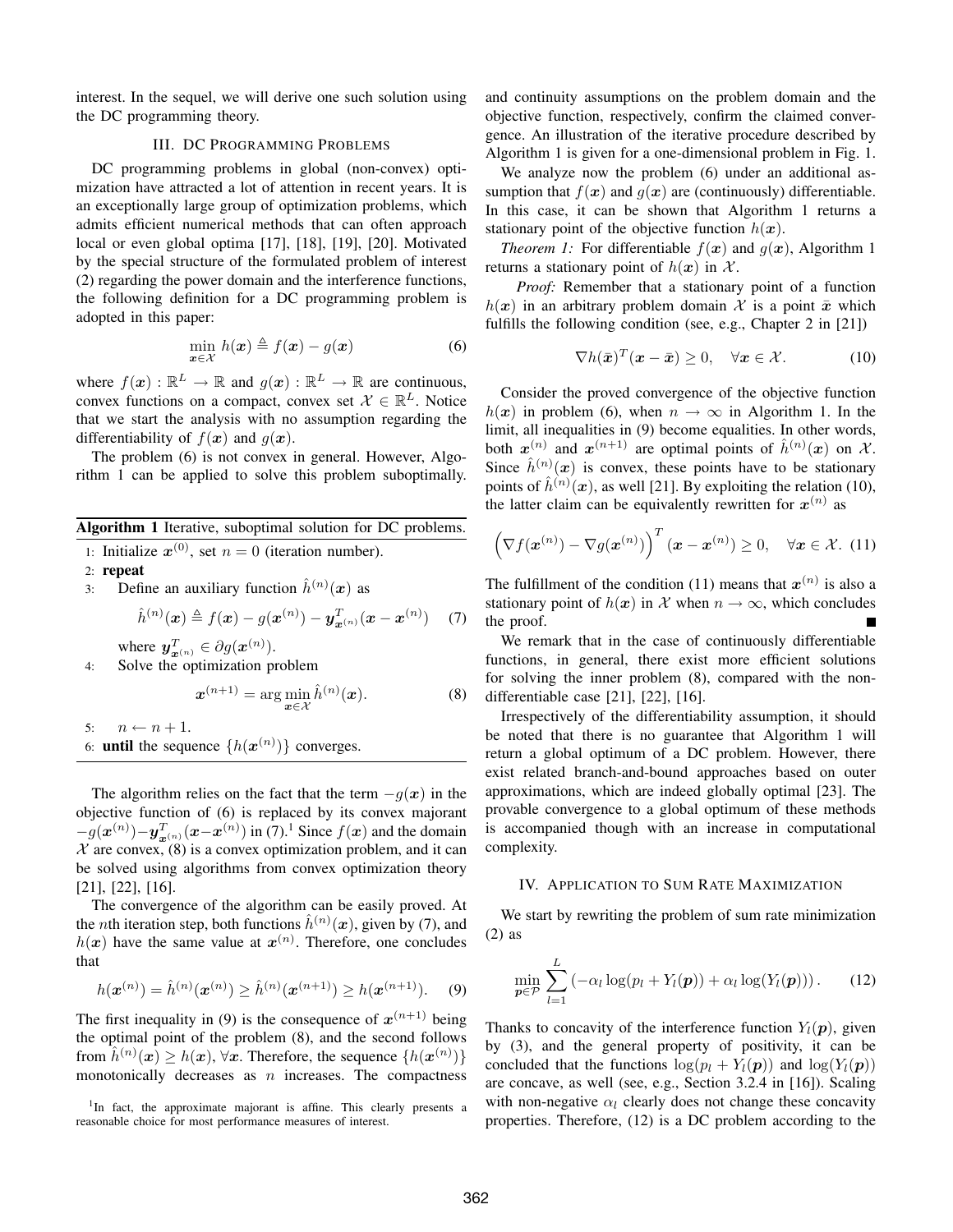

Fig. 1. An illustration of the monotonic convergence in Algorithm 1 for a DC problem with one scalar variable.  $x^*$  is the optimal point (minimum) of  $h(x)$ .

definition  $(6)$ , with the variable  $p$ , and

$$
f(\mathbf{p}) = -\sum_{l=1}^{L} \alpha_l \log(p_l + Y_l(\mathbf{p}))
$$
  

$$
g(\mathbf{p}) = -\sum_{l=1}^{L} \alpha_l \log(Y_l(\mathbf{p})).
$$
 (13)

We remark that a DC decomposition exists for a very large class of (non-convex) functions [17]. However, there are no general practical procedures for constructing such decompositions, and their calculation requires often a significant effort. In our problem formulation, thanks to the noticed concavity of the interference functions with arbitrary receive strategies, this decomposition is immediately obtained.

The last requirement for a practical application of Algorithm 1 is the calculation of the subgradients of  $f(\mathbf{p})$  and  $g(\mathbf{p})$  in order to formulate and solve (8). This issue is resolved by using the following lemma.

*Lemma 1:* Let  $z^* = (z_1^*, \ldots, z_L^*)$  be an optimal set of the receive strategies when calculating  $Y_1(\bar{p}), \ldots, Y_L(\bar{p})$  in (3). The transposed rows of the system coupling matrix  $\Psi(z^*)$ , defined in (4), present a set of subgradients of the interference functions  $Y_1(p), \ldots, Y_L(p)$  at  $\bar{p}$ .

*Proof:* Since  $Y_l(p)$  is concave, its subgradient at  $p = \bar{p}$  is defined as a vector  $y_l$ , which satisfies the following condition (cf. [21], p. 731)

$$
Y_l(\boldsymbol{p}) - Y_l(\bar{\boldsymbol{p}}) \leq \boldsymbol{y}_l^T(\boldsymbol{p} - \bar{\boldsymbol{p}}), \quad \forall \boldsymbol{p}.
$$
 (14)

With  $z^*$  being a minimizer in (3) for  $p = \bar{p}$ , we have

$$
Y_l(\bar{\boldsymbol{p}}) = \bar{\boldsymbol{p}}^T \boldsymbol{v}_l \left( z_l^* \right) + n_l \left( z_l^* \right). \tag{15}
$$

Therefore, for an arbitrary power vector  $p$  we obtain

$$
Y_l(\boldsymbol{p}) - Y_l(\bar{\boldsymbol{p}}) \tag{16}
$$
\n
$$
= \min_{\boldsymbol{\alpha}} \left( \boldsymbol{p}^T \boldsymbol{v}_l(z_l) + n_l(z_l) \right) - \bar{\boldsymbol{p}}^T \boldsymbol{v}_l(z_l^*) - n_l(z_l^*) \quad (17)
$$

$$
-\lim_{z_l \in \mathcal{Z}_l} \left( \mathbf{p} \cdot \mathbf{v}_l(z_l) + n_l(z_l) \right) - \mathbf{p} \cdot \mathbf{v}_l(z_l) - n_l(z_l) \cdot (1)
$$

$$
\leq \boldsymbol{p}^T \boldsymbol{v}_l \left( z_l^* \right) + n_l \left( z_l^* \right) - \bar{\boldsymbol{p}}^T \boldsymbol{v}_l \left( z_l^* \right) - n_l \left( z_l^* \right) \tag{18}
$$

$$
= \boldsymbol{v}_l \left( z_l^* \right)^T (\boldsymbol{p} - \bar{\boldsymbol{p}}) \tag{19}
$$

where the inequality is based on the fact that  $z^*$  might not be an optimal receive strategy for  $p$ . This concludes the proof of the lemma.

While a subgradient  $y_l$  of  $Y_l(p)$  at  $\bar{p}$  is directly obtained from Lemma 1, a subgradient of  $log(Y_l(p))$  at  $\bar{p}$  can be calculated using the chain rule as  $y_l/Y_l(\bar{p})$ . The latter claim can be easily verified by noticing that

$$
\log(Y_l(\boldsymbol{p})) \leq \log(Y_l(\bar{\boldsymbol{p}}) + \boldsymbol{y}_l^T(\boldsymbol{p} - \bar{\boldsymbol{p}})) \tag{20}
$$

$$
\leq \log(Y_l(\bar{\boldsymbol{p}})) + \frac{1}{Y_l(\bar{\boldsymbol{p}})} \boldsymbol{y}_l^T(\boldsymbol{p} - \bar{\boldsymbol{p}}) \quad (21)
$$

holds for any  $p$ . The inequality in (20) follows from the definition of the subgradient (14) and the monotonicity of the logarithmic function. The concavity and the differentiability of the logarithmic function imply then (21). A subgradient of  $\log(p_l + Y_l(\boldsymbol{p}))$  can be calculated a similar way.

The resulting non-differentiable, convex optimization problem (8) can be solved then using some of the methods from the convex optimization theory which require the construction of *a* subgradient. A classical example is the ellipsoid method [22], and some more advanced approaches can be found in [20], [21].

We focus now on an important case when the interference functions at hand are continuously differentiable. This property of the functions (3) is ensured if the optimal receive strategies are unique [24]. We remark that there are interesting practical examples, such as the beamforming example (5), where there are more choices for the optimal receive strategies (beamformers) that minimize the interference. However, if the channels are deterministic, as assumed for (5), all optimal (maximum SINR) beamformers differ only by the scaling factors. The coupling matrix  $\Psi(z)$  remains unique, and the corresponding interference functions are still continuously differentiable.

In the case of differentiable interference functions, the subgradients from Lemma 1 are singletons, and they define the corresponding gradients. The transposed coupling matrix is then the Jacobian matrix of the vector of interference functions (cf. also [24]). The gradients of  $log(Y<sub>l</sub>(p))$  are readily obtained as

$$
\nabla \log Y_l(\boldsymbol{p}) = \frac{1}{Y_l(\boldsymbol{p})} \boldsymbol{v}_l, \quad l = 1, \dots, L. \tag{22}
$$

Therefore, standard methods from convex optimization theory for solving the inner problem in Algorithm 1 can be applied [21], [16].

# *A. Necessary Condition for Global Optimality Under the Sum Power Constraint*

We show in this subsection an important necessary condition if the power domain  $P$  is defined by a sum power constraint.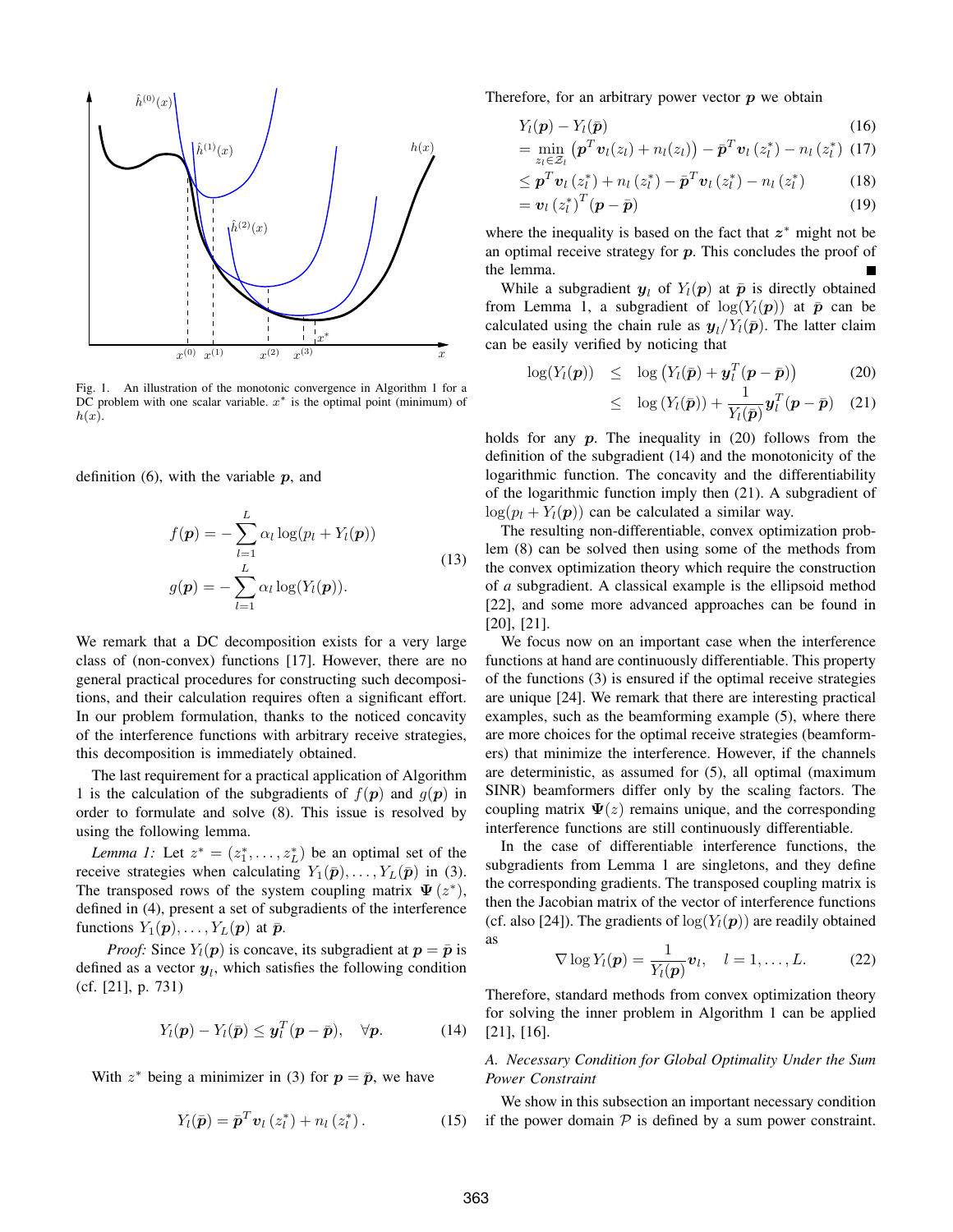Besides obvious applications in examining an eventual global maximum, and in serving as a useful initialization, this condition will be of interest for numerical examples in Section V.

*Lemma 2:* Any globally optimal solution of (12) under a maximum sum power constraint  $P_{\text{max}}$  satisfies this constraint with equality.

*Proof:* Suppose that for an optimal point  $p^*$  of (12) the relation  $\|\boldsymbol{p}^*\|_1 < P_{\text{max}}$  holds. Then, there exists  $\mu > 1$ , such that  $\|\mu \vec{p}^*\|_1 = P_{\text{max}}$ . Since for any  $\mu > 1$ , and any axiomatic interference function,  $Y_l(\mu \mathbf{p}) < \mu Y_l(\mathbf{p})$  [9], it can be concluded that

$$
\frac{p_l^*}{Y_l\left(\boldsymbol{p}^*\right)} = \frac{\mu p_l^*}{\mu Y_l\left(\boldsymbol{p}^*\right)} < \frac{\mu p_l^*}{Y_l\left(\mu \boldsymbol{p}^*\right)}.\tag{23}
$$

Therefore, we have

$$
\sum_{l=1}^{L} \alpha_l \log \left( 1 + \frac{p_l^*}{Y_l(\boldsymbol{p}^*)} \right) < \sum_{l=1}^{L} \alpha_l \log \left( 1 + \frac{\mu p_l^*}{Y_l(\mu \boldsymbol{p}^*)} \right). \tag{24}
$$

In other words, a higher sum rate is achieved with the power vector  $\mu p^*$ . This is a contradiction, so the starting claim that a global optimum does not satisfy the sum power constraint with equality is not true.

Finally, we remark that related necessary conditions can be derived for several other practically relevant power constrains. If, e.g., per-user power constraints are imposed in the system, it can be shown in a similar way that in the optimum, at least one of these constraints has to be active.

#### V. NUMERICAL EXAMPLES

In this section, we apply the proposed algorithm on two problems. The first one considers linear precoder design in a single-cell, flat-fading scenario. The second problem assumes a multicellular, uplink transmission using OFDM.

# *A. Linear Downlink Precoding in a Single-Cell, Flat-Fading, Multiuser MISO System*

In this problem, we consider the problem of sum rate maximization for a single-cell, flat-fading, downlink MISO system. Notice that this is just one special case of the general framework (3), for which, however, there exist results from the literature that we can compare with. According to the uplink/downlink duality, we have an equivalent uplink formulation for the sum rate maximization. We solve namely the equivalent uplink problem by the proposed algorithm and then transfer the solution to the downlink via duality [13]. The interference functions in the dual uplink problem have the decoupled beamformers, as given by (5). For the simulation, we assume that the base station has  $N_T = 3$ transmit antennas and communicates with  $L = K = 3$  singleantenna users (in this scenario, the terms users and links can be used interchangeably). The flat fading, normalized, complex Gaussian channel is assumed. The achieved sum rates are averaged over 1000 channels. The power region  $P$  in (12) is defined assuming that the total transmit power is 1 (or less or equal to 1, see Lemma 2).

In Fig. 2, the performances of several schemes are compared. Since the global optimum is unknown for the case of linear beamformers, we approximate it (the line with markers "\*") by the exhaustive search with resolution  $0.01 \times 0.01 \times 0.01$ on the boundary of the optimization set. The decomposition of the complete transmit precoder into the power control and the beamforming part proves useful here. Namely, for each power allocation, we know the optimal (maximum SINR) receivers, so the search is done only on the sum power constraint boundary. We can see that the proposed algorithm has only a minor loss in performance compared with the exhaustive search. It gives approximately the same performance as the algorithms proposed in [5] and [6]. These three precoding approaches outperform the simple uplink MMSE reception with equal power allocation (the same sum rate is achievable in downlink thanks to duality), denoted by the line with markers " $\times$ ". As expected, all approaches with linear precoding yield smaller values of the sum rates compared with the iterative waterfilling approach, where the interference is partially precompensated by dirty-paper coding.<sup>2</sup>

We plot the required total numbers of iterations of the proposed algorithm and the schemes in [5] and [6] in Fig. 3. The algorithms had to achieve the accuracy  $|R^{(n)} - R^{(n-1)}|$  <  $10^{-6}$  to stop the iteration, where  $R^{(n)}$  was the achieved sum rate in the nth iteration. For the proposed algorithm and the approach based on geometric programming (GP) from [6], we count the total number of the iterations (inner and outer) when the quasi-Newton method for solving the convex problems in these approaches is applied. We can see that the GP approach [6] has high complexity, especially when it converges to a point where some entries approach zero. This happens often in the low SNR region. The required number of iterations of the proposed algorithm does not vary much over  $P_{\text{max}}/\sigma_l^2$  ( $\sigma_l^2$  is assumed to be equal for all users/links,  $l = 1, \ldots, L$ ). Although the iterations of the algorithm in [5] have a somewhat simpler structure, it can be seen that this approach becomes definitely more complex for high  $P_{\text{max}}/\sigma_l^2$ . It should be noticed that the problem formulation in our paper is also more general in comparison with [5].

## *B. Dynamic Resource Allocation in a Multicellular, OFDM-Based, SIMO Uplink System*

In the second problem, we consider a multicellular system with 7 cells and 3 users per cell. We assume a fixed base station assignment, illustrated in Fig. 4. The users (uplink transmitters) are equipped with single-antennas, while each base station (receiver) has 4 antennas and performs linear receive beamforming. In uplink scenarios, for fixed powers, the beamformers can be calculated analytically (and, in fact, in a decentralized way), and no duality theory is needed. There are 3 orthogonal carriers (denoted by A, B, and C in Fig. 4) in the system, and it is assumed that the per-user power constraints of 22dBm are imposed. The channel model in this

<sup>2</sup>Notice that the exhaustive search approaches the global optimum for the case of *linear* beamforming.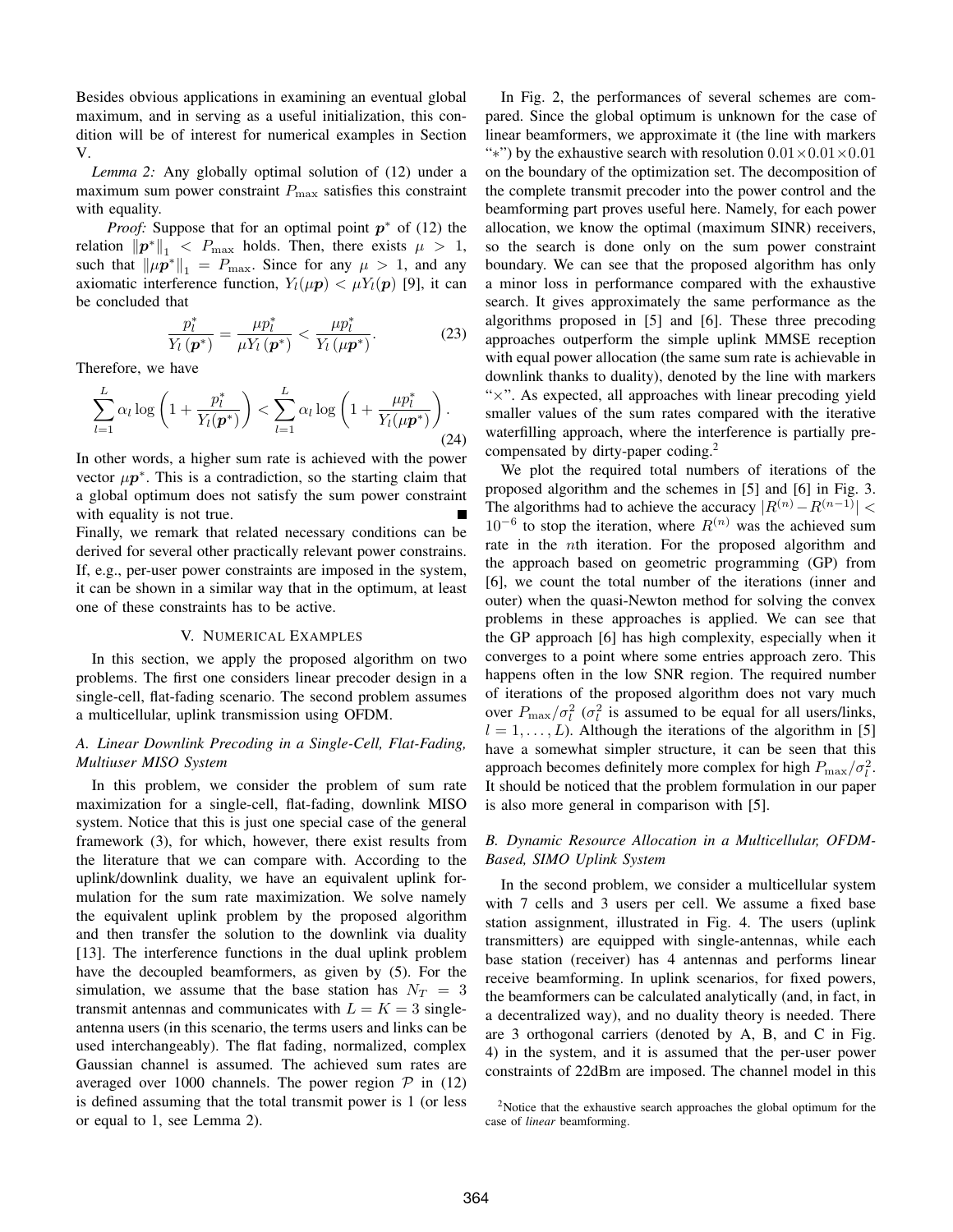

Fig. 2. Average sum rate vs.  $P_{\text{max}}/\sigma_l^2$ . The noise variance  $\sigma_l^2$  is equal for all users/links.  $P_{\text{max}} = 1$ ,  $L = K = 3$ ,  $N_T = 3$ .



Fig. 3. Average number of iterations vs.  $P_{\text{max}}/\sigma_l^2$ .  $P_{\text{max}} = 1$ ,  $K = 3$ ,  $N_T = 3$ . The convergence condition is  $|R^{(n)} - R^{(n-1)}| < 10^{-6}$ . The required number of iterations of the proposed linearization algorithm does not vary much over  $P_{\text{max}}/\sigma_l^2$ .

example is more realistic, and it resembles the 3GPP-SCME model (see, e.g, [25], [26]). The average sum-rate per cell is shown in Table I for the proposed method, based on Algorithm 1, and for three simpler strategies:

- Omnidirectional beamforming with uniform full power distribution, and no interference by performing a randomly chosen one-to-one assignment between subsets of users and subcarriers.
- Optimal power control and subcarrier allocation (using Algorithm 1) with omnidirectional beamforming.
- Optimal power control and subcarrier allocation (using



Fig. 4. A snapshot of the multicellular uplink system with 3 orthogonal subcarriers A, B, and C.

| Beamforming     | Power Control | Subc. Allocation | Spectral Effic. |  |
|-----------------|---------------|------------------|-----------------|--|
| Omnidirectional | Equal: 22 dBm | 1 Subc./User     |                 |  |
| Omnidirectional |               |                  |                 |  |
| Matched Filter  | Joint Optimum |                  |                 |  |
|                 | 35            |                  |                 |  |

TABLE I

AVERAGE SPECTRAL EFFICIENCY PER CELL FOR THE SYSTEM IN FIG. 4.

Algorithm 1) with matched filtering as the adaptive receive strategy.

It can be seen that the joint optimization of all system resources yields significant gains.

Notice that in this example, a certain degree of cooperation between receivers for calculating the power control would be necessary (remember that the uplink beamformers are calculated in a distributed way). Reducing the amount of data that has to be exchanged in this cooperation would be an interesting topic for the future work.

## VI. CONCLUSION

The paper exploits the DC structure in the problem of sum rate maximization in an interference limited system. Power allocation and interference filtering are optimized jointly using an iterative algorithm, which requires solving a sequence of convex problems. The generic algorithm is very general in terms of supporting a number of relevant system scenarios, with both differentiable and non-differentiable interference functions. In the differentiable case, it returns surely a stationary point of the problem, and admits very efficient solutions. Numerical simulations show its good practical performance and fast convergence. There are no heuristics involved in the